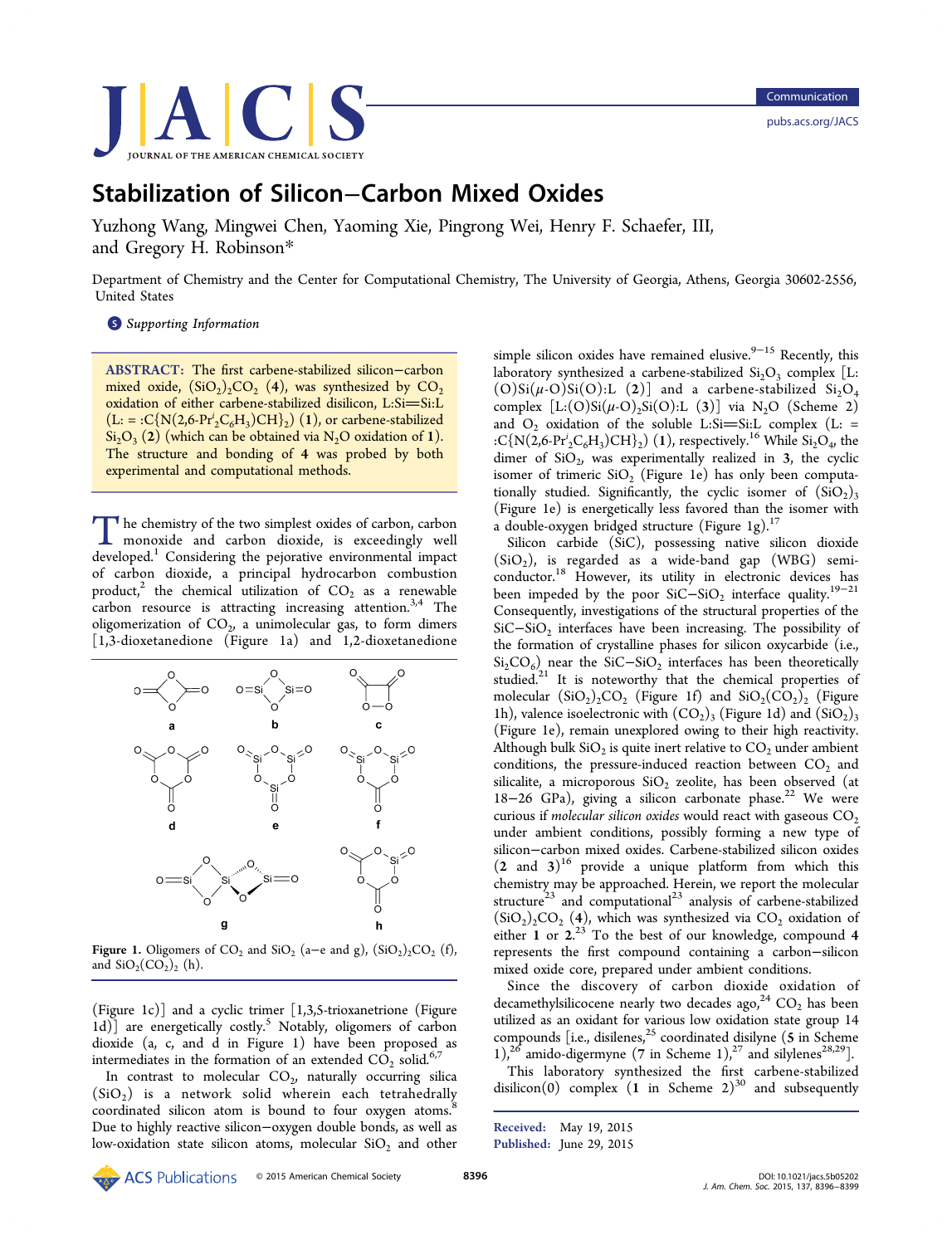<span id="page-1-0"></span>Scheme 1. CO<sub>2</sub> Oxidation of Base-Stabilized Disilyne and Amido-digermyne



Scheme 2. Synthesis of Compound 4



explored its reactivity toward main group  $(BH_3)^{31}$  $(BH_3)^{31}$  $(BH_3)^{31}$  and transition metal  $(CuC)^{32}$  $(CuC)^{32}$  $(CuC)^{32}$  moieties. Encouraged by our recent synthesis of carbene-stabilized  $P_2O_4^{33}$  $P_2O_4^{33}$  $P_2O_4^{33}$  through  $O_2$  oxidation of carbene-stabilized  $P_2^{\ 34}$  $P_2^{\ 34}$  $P_2^{\ 34}$  we investigated the  $O_2$  and  $N_2O$ oxidation of  $1.^{16}$  $1.^{16}$  $1.^{16}$  Considering its dual reactive sites, the Si=Si double bond and the silicon-based lone pair, 1 was also expected to exhibit unusual reactivity toward  $CO<sub>2</sub>$ . Indeed, in contrast to the  $CO_2$ -mediated transformation of disilene to oxadisiletane,<sup>[25](#page-3-0)</sup> reaction of 1 (red color) with  $CO_2$  resulted in colorless 4 (49.3% yield), which involved the cleavage of a  $Si=$ Si double bond as a result of the insertions of an oxygen atom and a  $CO<sub>3</sub>$  unit between two silicon atoms (Scheme 2). In addition to the direct transformation of 1 to 4, we discovered that the  $CO_2$  oxidation of carbene-stabilized  $Si_2O_3$  (2) also afforded 4 (54.2% yield) (Scheme 2) via the insertion of the CO<sub>3</sub> unit into the Si–Si  $\sigma$ -bond in 2. Notably, the CO<sub>2</sub>mediated insertions of oxygen (and CO<sub>3</sub>) into the Si-Si and Ge−Ge single bonds have been observed in the synthesis of 6 and 8, respectively (Scheme 1).<sup>[26](#page-3-0),[27](#page-3-0)</sup> In contrast to 2, reaction of carbene-stabilized  $Si<sub>2</sub>O<sub>4</sub>$  (3) with  $CO<sub>2</sub>$  only resulted in immediate decomposition, giving  $L:CO<sub>2</sub>$  as the only characterized byproduct. Moreover, reaction of either 1 or 2 with excess  $CO<sub>2</sub>$ , or combining 4 with  $CO<sub>2</sub>$ , only gave the L:CO<sub>2</sub> adduct and uncharacterized silicon−carbon-based oxide powder, suggesting the importance of controlling the amount of CO<sub>2</sub> added to the reaction system.

The imidazole <sup>1</sup>H NMR resonance (in  $C_6D_6$ ) shifts upfield from 1 (6.58 ppm) to 2 (6.[30](#page-3-0) ppm), 3 (6.32 ppm),  $^{16,30}$  and then to 4 (6.20 ppm). Meanwhile, the singlet  $^{29}Si$  NMR resonance (in THF-d8) shifts dramatically upfield from 1 (224.5 ppm) to 2 (−49.1 ppm), 3 (−76.3 ppm),  $16,30$  $16,30$  and then to 4 (−91.5 ppm). The −91.5 ppm <sup>29</sup>Si NMR resonance of 4 is comparable to those for 6 ( $-100.7$  and  $-101.6$  ppm).<sup>[26](#page-3-0)</sup> The carbonyl <sup>13</sup>C NMR resonance (142.5 ppm, in THF- $d_8$ ) of 4 is similar to that for  $\left[\frac{(\text{Me}_5\text{C}_5)}{2} \cdot \frac{\text{SiO}_2\text{CO}}{2}\right]_2 \cdot \left(\frac{143.9 \text{ ppm}}{2}\right)^{24}$  $\left[\frac{(\text{Me}_5\text{C}_5)}{2} \cdot \frac{\text{SiO}_2\text{CO}}{2}\right]_2 \cdot \left(\frac{143.9 \text{ ppm}}{2}\right)^{24}$  $\left[\frac{(\text{Me}_5\text{C}_5)}{2} \cdot \frac{\text{SiO}_2\text{CO}}{2}\right]_2 \cdot \left(\frac{143.9 \text{ ppm}}{2}\right)^{24}$  and for 6 (148.8 and 148.9 ppm).<sup>[26](#page-3-0)</sup> While the infrared  $\widehat{(IR)}$  absorption of the Si=O stretch in 4 (1165 cm<sup>-1</sup>) is similar to that of the 4-Ph model (1169 cm<sup>-1</sup>), the  $\nu$  (C=O) band is red-shifted from the  $(SiO<sub>2</sub>)<sub>2</sub>CO<sub>2</sub>$  model (1911 cm<sup>-1</sup>) to the 4-Ph model (1806 cm<sup>-1</sup>), and then to 4 (1751 cm<sup>-1</sup>).<sup>[23](#page-3-0)</sup> Moreover, the C= O stretching mode  $(1751 \text{ cm}^{-1})$  of 4 compares well to that for a bridged silicon carbonate species  $(1780 \text{ cm}^{-1})^{22}$  $(1780 \text{ cm}^{-1})^{22}$  $(1780 \text{ cm}^{-1})^{22}$  and for metal carbonates (1776 and 1781 cm<sup>-1</sup>) which were formed via CO<sub>2</sub> adsorption on the surfaces of metal oxide catalysts.<sup>[35](#page-3-0)</sup>

Monomeric  $(SiO_2)_2CO_{2,2}$  in the gas phase ([Figure 2b](#page-2-0)) is planar with  $C_{2\nu}$  symmetry.<sup>[23](#page-3-0)</sup> Due to the coordination of two carbene ligands, however, in the solid state the  $(SiO<sub>2</sub>)<sub>2</sub>CO<sub>2</sub>$ core in 4 adopts  $C_2$  symmetry with the terminal oxygen atom at each silicon atom residing at each side of the almost planar sixmembered  $Si<sub>2</sub>CO<sub>3</sub>$  ring [\(Figure 2a](#page-2-0)). The Si- $O<sub>terminal</sub>$  bonds in 4 [1.521(4) Å, av], comparing well to those for  $(SiO<sub>2</sub>)<sub>2</sub>CO<sub>2</sub>$  $(1.512 \text{ Å})^{23}$  $(1.512 \text{ Å})^{23}$  $(1.512 \text{ Å})^{23}$  2  $[1.5347(18) \text{ Å}]$ , and 3  $[1.5260(14) \text{ Å}]^{16}$  $[1.5260(14) \text{ Å}]^{16}$  $[1.5260(14) \text{ Å}]^{16}$  are the shortest among the reported Lewis base stabilized  $Si=O$ double bonds  $[1.526(3)-1.579(3)$  Å].<sup>[28,36](#page-3-0),[37](#page-3-0)</sup> The Si-O<sub>ring</sub> bonds in 4 (1.651 Å, av), similar to that in the  $(SiO_2)_2CO_2$ model  $(1.647 \text{ Å}, \text{ av})^{23}$  $(1.647 \text{ Å}, \text{ av})^{23}$  $(1.647 \text{ Å}, \text{ av})^{23}$  are significantly longer than the Si-O<sub>terminal</sub> bonds in 4 [1.521(4) Å, av]. The nonbonded silicon– silicon distance in 4 (2.944 Å) is much longer than that in  $6$  $(2.4151 \text{ Å})^{26}$  $(2.4151 \text{ Å})^{26}$  $(2.4151 \text{ Å})^{26}$  and the sum of silicon covalent radii  $(2.34 \text{ Å})^{38}$  $(2.34 \text{ Å})^{38}$  $(2.34 \text{ Å})^{38}$ While the five-coordinate silicon atoms in 6 adopt a distorted trigonal bipyramidal geometry, $^{26}$  $^{26}$  $^{26}$  the four-coordinate silicon atoms in 4 have a distorted tetrahedral geometry. The Si−C bond distances in 4 (1.929 Å, av) correspond to the usual Si−  $C<sub>NHC</sub>$  bond distances. The C=O bond distance in 4 [1.185(5) Å] is similar to that in a bis(silyl) carbonate  $[1.198(5)$  Å]<sup>[29](#page-3-0)</sup> and in 6  $[1.201(2)$  Å].<sup>[26](#page-3-0)</sup>

To further probe the bonding nature of 4, the DFT computation of the geometry and electronic structure of the simplified model 4-Ph [optimized in  $C_2$  symmetry), L: = : $C\{N(C_6H_5)CH\}_2$ ] was performed using the B3LYP/6- $311+G^{**}$  level of theory.<sup>[23](#page-3-0)</sup> In contrast to the almost planar Si<sub>2</sub>CO<sub>3</sub> ring in 4 [O(4)–Si(1)–O(1)–C(55) torsion angle = 2.1°], the Si<sub>2</sub>CO<sub>3</sub> ring in 4-Ph is somewhat distorted [O(4)– Si(1)–O(1)–C(55) torsion angle =  $-28.4^{\circ}$ ]. This suggests that the planar conformation of the  $Si<sub>2</sub>CO<sub>3</sub>$  ring in 4 may be ascribed to the steric effect of the carbene ligands and crystal packing effects. The bond distances computed for 4-Ph  $[d_{\text{Si}-\text{O}(ring)} = 1.683 \text{ Å} \text{ (av)}$ ;  $d_{\text{Si}-\text{O}(terminal)} = 1.545 \text{ Å} \text{ (av)}$ ;  $d_{\text{Si}-\text{C}}$ = 1.953 Å (av)] are comparable to those of 4  $[d_{\text{Si}-\text{O}( \mathrm{ring})}$  = 1.651 Å (av);  $d_{\text{Si}-\text{O(terminal)}} = 1.521(4)$  Å, (av);  $d_{\text{Si}-\text{C}} = 1.929$  Å (av)].

Natural bond orbital (NBO) analysis shows that the Si−C bonds [\(Figure 3a](#page-2-0)) in 4-Ph [Wiberg bond index  $(WBI) = 0.59$ ], similar to those of 2-Ph and 3-Ph, are strongly polarized (78.7%) toward carbon. For 4-Ph, the Si $-O_{\text{terminal}}$   $\sigma$ -bond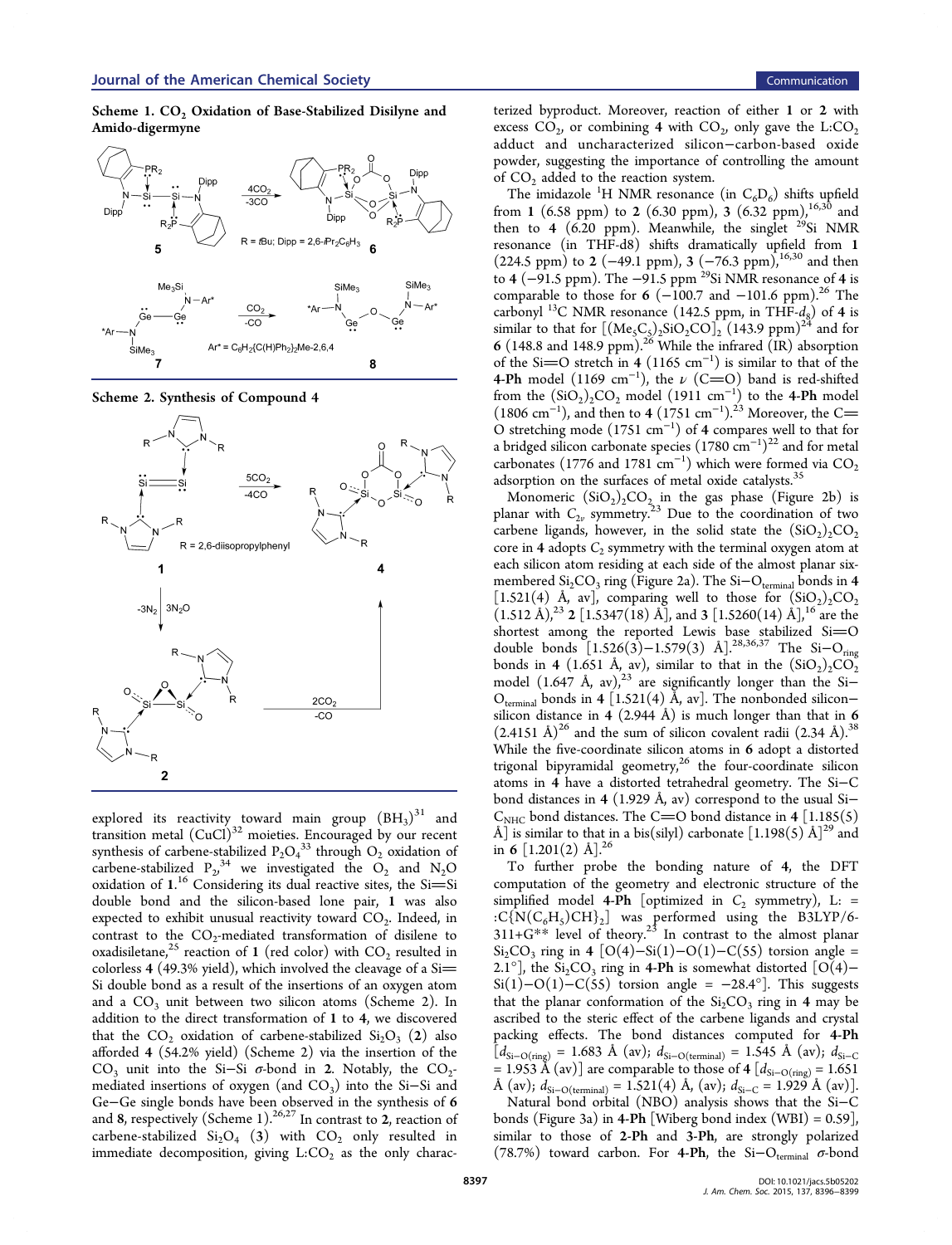<span id="page-2-0"></span>

Figure 2. (a) Molecular structure of 4. Thermal ellipsoids represent 30% probability. Hydrogen atoms omitted for clarity. Selected bond distances (Å) and angles (deg):  $Si(1)\cdots Si(2)$  2.944,  $Si(1)-O(1)$ 1.666(4), Si(1)−O(4) 1.629(4), Si(1)−O(5) 1.515(4), Si(1)−C(1) 1.926(5), C(55)−O(1) 1.329(6), C(55)−O(2) 1.339(6), C(55)− O(3) 1.185(5), C(1)−Si(1)−O(1) 101.80(18), C(1)−Si(1)−O(4) 105.2(2), C(1)−Si(1)−O(5) 108.9(2), Si(1)−O(4)−Si(2) 129.11(19). (b) The  $(SiO_2)_2CO_2$  model (optimized in  $C_{2\nu}$  symmetry). Selected bond distances (Å) and angles (deg): Si(1)−O(1) 1.653, Si(1)–O(4) 1.641, Si(1)–O(5) 1.512, C(1)–O(1) 1.370, C(1)– O(3) 1.178, Si(1)−O(4)−Si(2) 129.4, O(1)−Si(1)−O(4) 103.8, O(4)−Si(1)−O(5) 129.5, O(1)−Si(1)−O(5) 126.7, O(1)−C(1)− O(2) 114.7, O(1)−C(1)−O(3) 122.6.

(Figure 3d, 81.4% toward O and 18.6% toward Si) is less polarized than the Si- $O_{ring}$   $\sigma$ -bonds [Figure 3b-c, 86.3% toward O (av) and 13.7% toward Si (av)]. This may be due to the fact that the two degenerate lone pair orbitals for each terminal oxygen atom (residing at silicon) in 4-Ph (one of them is shown as Figure 3e) are significantly distorted toward silicon. In addition, the 1.10 Si $-O_{\text{terminal}}$  WBI value for 4-Ph, similar to those for 2-Ph  $(1.05)$  and 3-Ph  $(1.11)$ , is approximately double those (0.51 and 0.56) for the  $Si-O_{ring}$ bonds in 4-Ph, revealing the modest double bond character of the Si– $O_{\text{terminal}}$  bond in 4 (see the resonance structure 4B in Figure 4). Meanwhile, for 4-Ph, each silicon has a +2.19 positive charge, whereas the oxygen atoms in the ring and at the terminals of the silicon atoms have a  $-0.89$  to  $-1.26$  negative charge. In terms of both LMOs and NBO analysis of 4-Ph, the



Figure 3. Selected localized molecular orbitals (LMOs) of 4-Ph. (a) Si-C σ-bonding orbital; (b and c) Si-O<sub>ring</sub> σ-bonding orbitals; (d) Si–O<sub>terminal</sub>  $\sigma$ -bonding orbital; (e and f) lone pair orbitals of O<sub>terr</sub>



Figure 4. Resonance contributors of 4. Zwitterionic 4A represents the major resonance structure.

zwitterionic resonance structure 4A (Figure 4) may represent the predominate formulation of 4.

As an extension of our recent work on carbene-stabilized  $\text{Si}_2\text{O}_3$ ,  $\text{Si}_2\text{O}_4$ , and  $\text{P}_2\text{O}_4$ ,  $\text{Li}_3$ , synthesis of 4, the first carbenestabilized silicon−carbon mixed oxide, indicates that carbenes may be also employed in stabilizing highly reactive mixed main group oxide clusters.

#### ■ ASSOCIATED CONTENT

## **6** Supporting Information

Complete ref [23,](#page-3-0) full details of the syntheses, computations, and X-ray crystal determination, including cif files. The Supporting Information is available free of charge on the [ACS Publications website](http://pubs.acs.org) at DOI: [10.1021/jacs.5b05202.](http://pubs.acs.org/doi/abs/10.1021/jacs.5b05202)

#### ■ AUTHOR INFORMATION

## Corresponding Author

\*[robinson@uga.edu](mailto:robinson@uga.edu)

#### **Notes**

The authors declare no competing financial interest.

## ■ ACKNOWLEDGMENTS

We are grateful to the National Science Foundation for support: CHE-1265212 (G.H.R., Y.W.) and CHE-1361178 (H.F.S.).